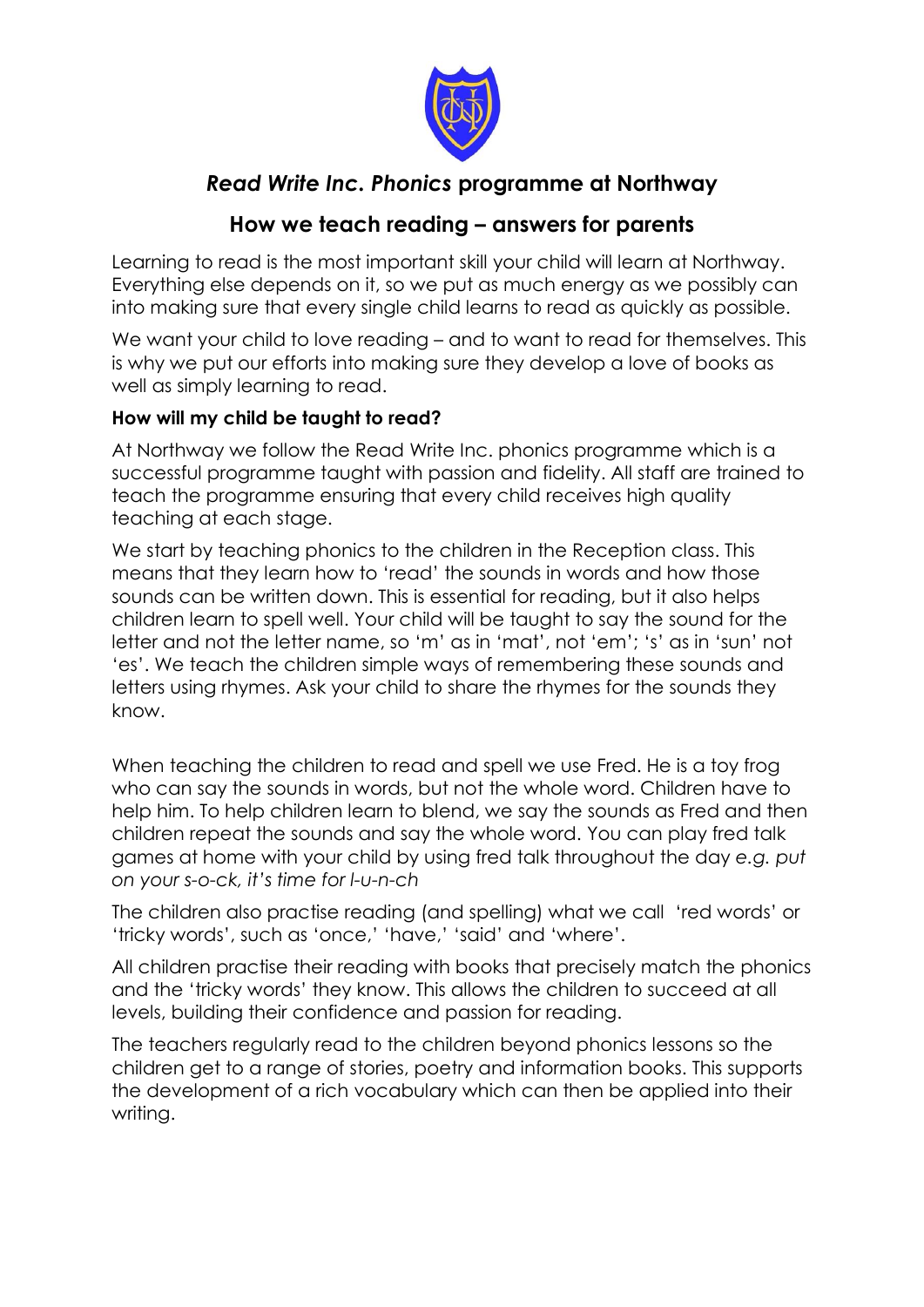## **How will I know how well my child is doing?**

We will always let you know how well your child is doing. We use various ways to find out how the children are getting on in reading. We use the information to decide what reading group they should be in. Your child will work with children who are at the same reading level as him or her. The school reading leader will ensure children are assessed regularly, which allows all children to make rapid progress through the groups. Your child will have one-to-one fast track tutoring support if we think he or she needs some extra help.

In the summer term, the government asks us to do a phonics check of all the Year 1 children. That gives us extra information about their progress. We will talk to you about how well your child has done, and especially if we have any worries at all.

#### **How long will it take to learn to read well?**

By the end of Year 2, your child should be able to read aloud books that are at the right level for his or her age. In Year 3 the phonics programme continues for those who require this support and when they are ready they move onto reciprocal reading which focuses more deeply on the comprehension of a text.

#### **How do I know the teaching will be good?**

All the staff have been trained to teach reading in the way we do it in this school. We believe that it is very important that all the teachers and teaching assistants work in the same way. The school's reading leader regularly conducts coaching and training sessions with all teachers to ensure that all children are receiving the best teaching and making rapid progress.

#### **Does it matter if my child misses a lesson or two?**

It is vital that they attend school and arrive on time. The reading/spelling sessions start at 9:30am each day, Monday to Friday. The way we teach children to read is very well organised, so even one missed lesson means that your child has not learnt something that they need to know to be a good reader.

#### **How can I help with my child's reading at home?**

As soon as your child starts to read the Read Write Inc. Phonics Storybooks, he or she will bring home a black and white Storybook. This is a copy of the colour version he or she will have read at school. The purpose of this is to ensure your child is accessing a Storybook matched to the sounds and words they know – a decodable book – so they should be able to read all the words. This helps to develop your child's confidence as well as developing their reading speed and comprehension of a text which are vital skills. Help to build your child's confidence by encouraging repeated reading and using phrases such as 'I love how well you can read this book'.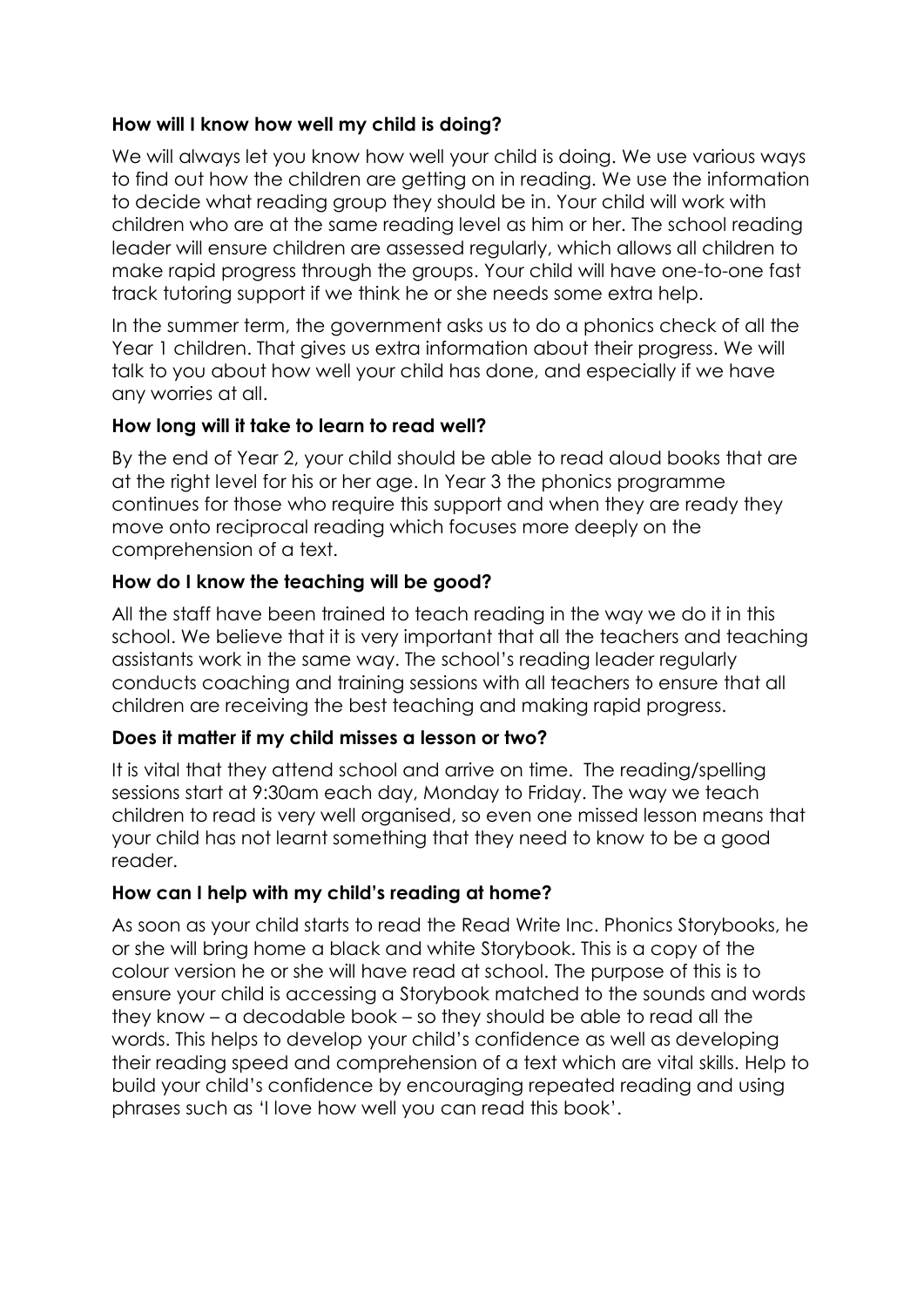Your child will also bring home a reading for pleasure book, this will be a picture book or a chapter book that they have chosen from our school library. This book will not be decodable but is there to develop a love for reading. Loving stories is important because children who love stories want to read stories for themselves. Children who read a lot become better readers.

We know parents and carers are very busy people. But if you can find time to read to your child as much as possible, it helps him or her to learn about books and stories. They also learn new words and what they mean. Show that you are interested in reading yourself and talk about reading as a family. Here are some top tips for storytime:

- 1. make it a treat introduce each new book with excitement
- 2. make it a special quiet time cuddle up!
- 3. show curiosity in what you're going to read
- 4. read the story once without stopping so they can enjoy the whole story. If you think your child might not understand something say something like 'Oh I think what's happening here is that…"
- 5. chat about the story e.g. I wonder why he did that? Oh no, I hope she's not going to…
- 6. avoid asking questions to check what they remember
- 7. link to other stories and experiences you have shared e.g. this reminds me of…
- 8. read favourite stories over and over again encourage your child to join with the bits they know. Avoid saying 'not that story again!'
- 9. use different voices be enthusiastic!
- 10.love the book read with enjoyment.

## **How else can I develop my child's language?**

Language development is a vital skill to support reading and comprehension. Children will have a large vocabulary if they are part of a 'talk-a-lot' family. Here are some ideas to develop vocabularly at home:

- use every opportunity to talk with your child throughout the day meal times, playing together, bath time
- use new and ambitious vocabulary e.g. miserable instead of sad, stroll instead of walk
- speak to your child in complete sentences
- make up stories together there's no need to write it down!

## **What if he or she finds it difficult to learn to read?**

We want children to learn to read, however long it takes us to teach them. We will find out very quickly if your child is finding reading difficult. First, we ensure your child is in the correct group, receiving teaching that is matched to their level. If required, we also give them extra time with an adult, on their own to receive one to one tutoring to address any areas that need support.